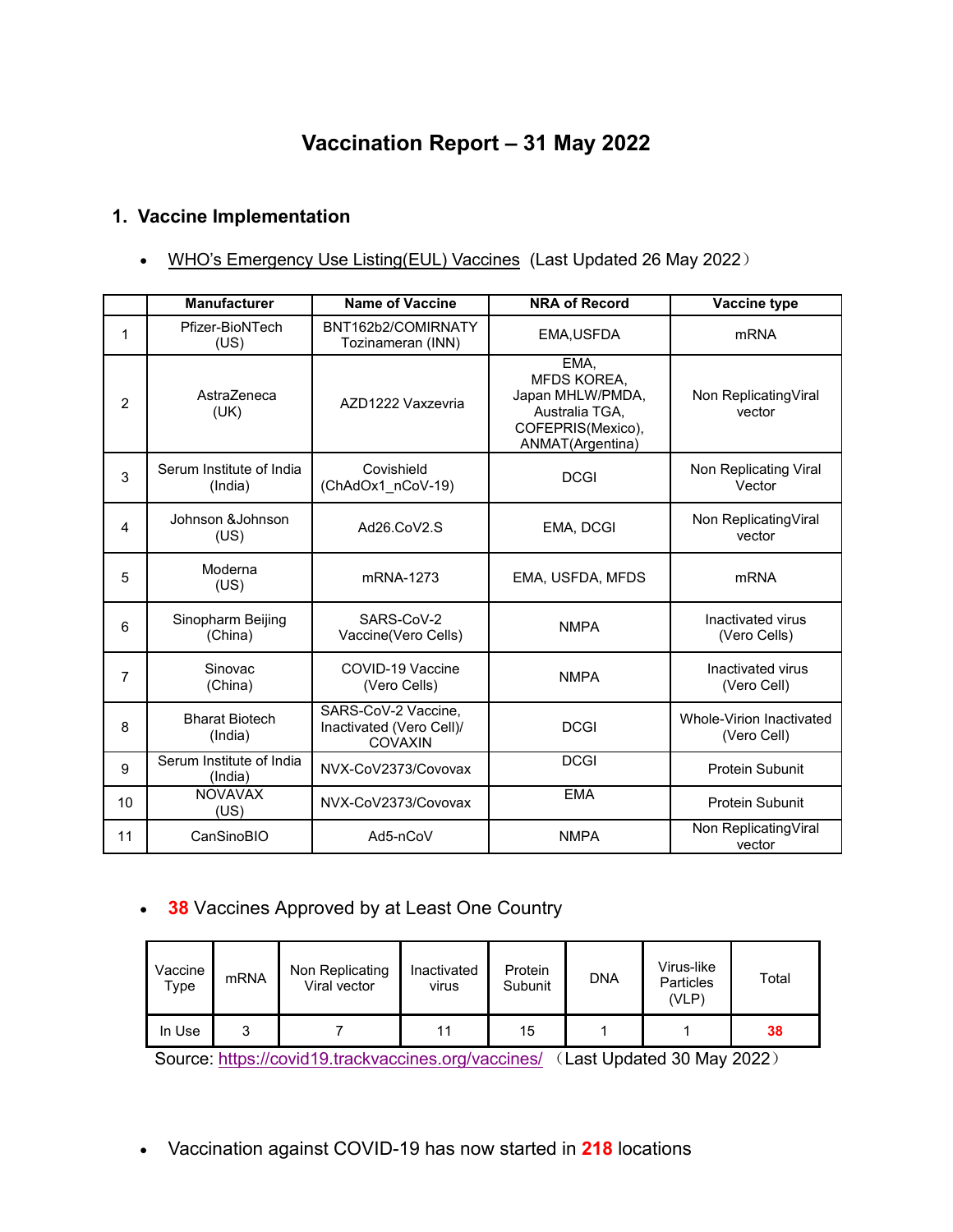(Source: Our [World](https://ourworldindata.org/covid-vaccinations) in Data. Last Updated 30 May 2022)

this data:

a: This data changes rapidly and might not reflect doses still being reported. It may differ from other sites & sources.

b: Where data for full vaccinations is available, it shows how many people have received at least 1 dose and how many people have been fully vaccinated (which may require more than 1 dose).Where data for full vaccinations isn't available, the data shows the total number of vaccine doses given to people. Since some vaccines require more than 1 dose, the number of fully vaccinated people is likely lower.

c: It only has full vaccination totals in some locations.

### Share of people vaccinated against COVID-19, May 30, 2022

Share of people with a complete initial protocol Share of people only partly vaccinated



Source: Official data collated by Our World in Data

Note: Alternative definitions of a full vaccination, e.g. having been infected with SARS-CoV-2 and having 1 dose of a 2-dose protocol, are ignored to maximize comparability between countries

#### Share of people who completed the initial COVID-19 vaccination protocol, May 30, 2022

Total number of people who received all doses prescribed by the initial vaccination protocol, divided by the total population of the country.



Source: Official data collated by Our World in Data - Last updated 31 May 2022 OurWorldInData.org/coronavirus . CC BY Source: Omcial data collated and Data Last updated 31 May 2022<br>Note: Alternative definitions of a full vaccination, e.g. having been infected with SARS-CoV-2 and having 1 dose of a 2-dose protocol, are<br>ignored to maximize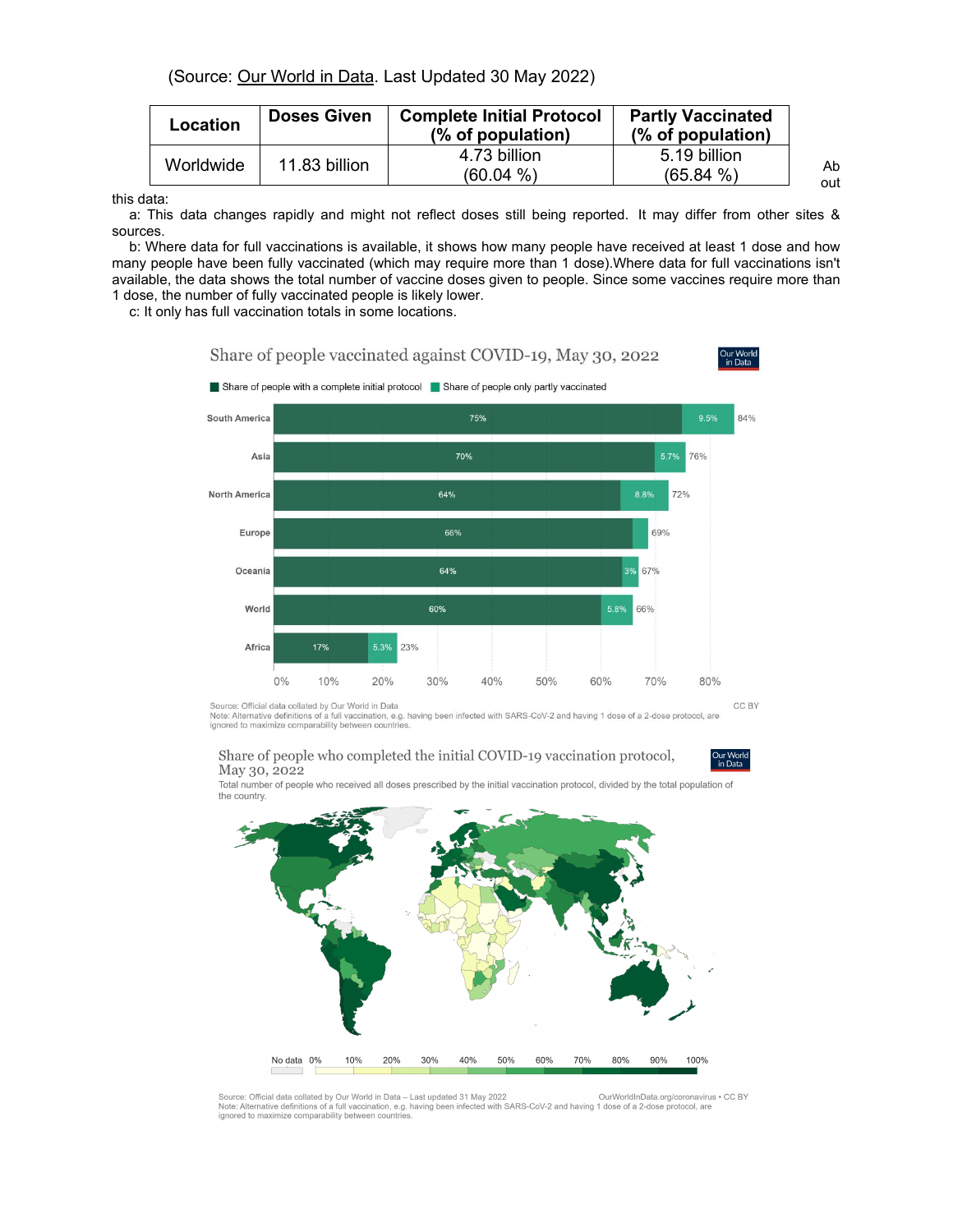



Source: Official data collated by Our World in Data - Last updated 31 May 2022

OurWorldInData.org/coronavirus . CC BY



Source: Oxford COVID-19 Government Response Tracker, Blavatnik School of Government, University of Oxford - Last updated 1 June 2022<br>OurWorldInData.org/coronavirus . CC BY

### **2. Vaccine effectiveness against symptomatic infection for Alpha, Delta and Omicron variants**

| <b>Vaccine Status</b>                 | <b>Vaccine Effectiveness</b>                                                                          |                                                                                                                                           |                |
|---------------------------------------|-------------------------------------------------------------------------------------------------------|-------------------------------------------------------------------------------------------------------------------------------------------|----------------|
|                                       | Alpha                                                                                                 | Delta                                                                                                                                     | <b>Omicron</b> |
| Dose (BNT162b2 or<br>ChAdOx1 nCoV-19) | 48.7% (95%CI: 45.5-51.7%) <sup>1</sup><br>66%(BNT162b2) <sup>4</sup><br>$64\%$ (ChAdOx1) <sup>4</sup> | 30.7% (95%CI: 25.2-35.7%) <sup>1</sup><br>56%(BNT162b2) <sup>4</sup><br>$67\%$ (ChAdOx1) <sup>4</sup><br>82% (95% CI:73-91%) <sup>7</sup> |                |
| 1 Dose (mRNA-1273)                    | $83\%$ <sup>4</sup>                                                                                   | $72\%^4$                                                                                                                                  |                |
| Dose(Sinopharm or<br>Sinovac)         |                                                                                                       | 13.8% (95% CI: -60.2-54.8%) <sup>3</sup>                                                                                                  |                |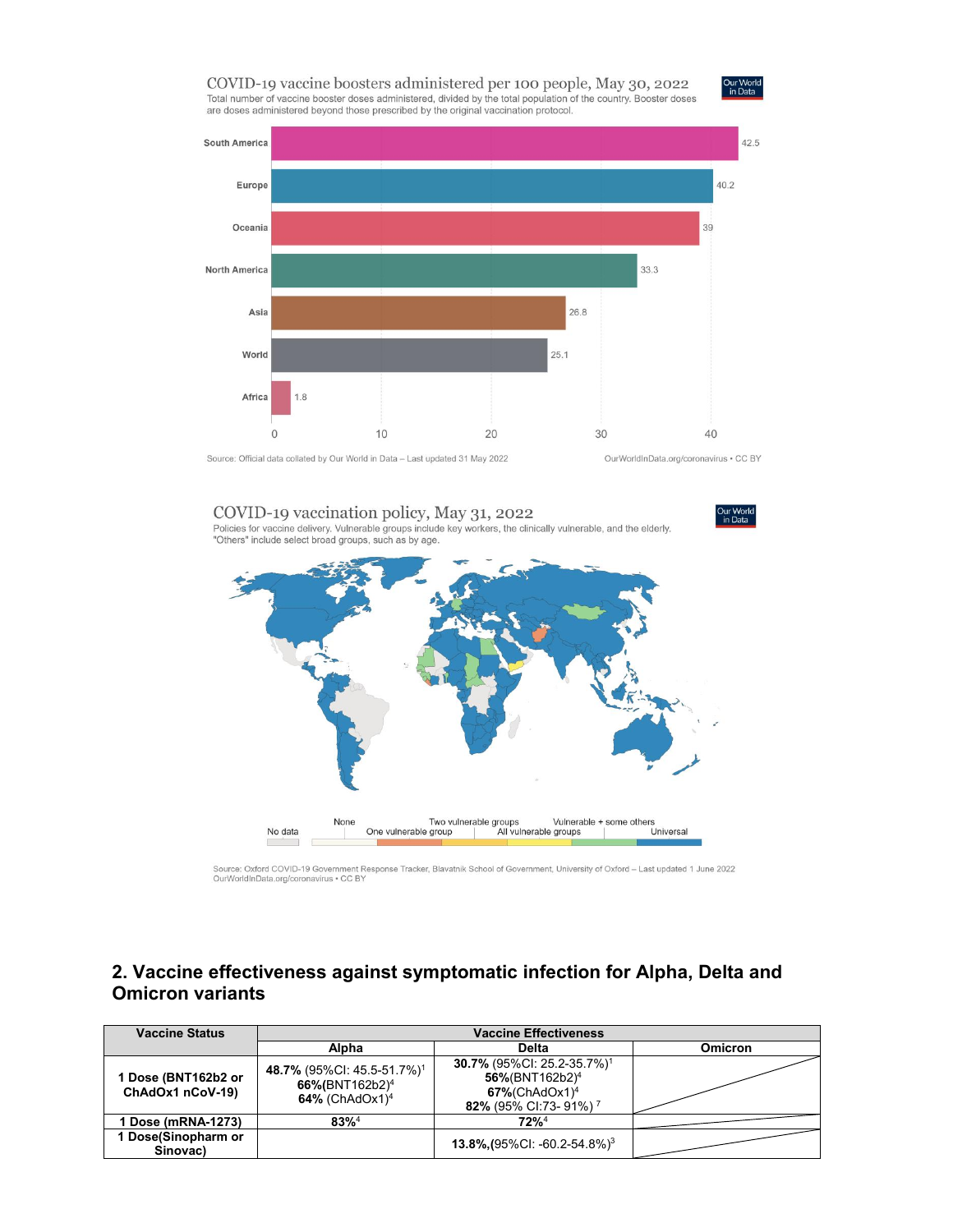| 2 Doses (BNT162b2)                       | 93.7% (95%CI: 91.6-95.3) <sup>1</sup><br>76% (95%CI: 69-81%) <sup>2</sup><br>89% <sup>4</sup> | 88% (95%CI: 85.3-90.1%) <sup>1</sup><br>42% (95% CI: 13-62%) <sup>2</sup><br>$87%^{4}$<br>93%(95% CI: 88-97%/12-18Y) <sup>5</sup><br>93% (95% CI: 88-97%) <sup>7</sup> | 50% (95% CI: 35%-62%) <sup>8</sup>                                                                         |
|------------------------------------------|-----------------------------------------------------------------------------------------------|------------------------------------------------------------------------------------------------------------------------------------------------------------------------|------------------------------------------------------------------------------------------------------------|
| 2 Doses (ChAdOx1<br>$nCoV-19$            | <b>74.5%</b> (95%CI: 68.4-79.4%) <sup>1</sup>                                                 | 67.0% (95%CI: 61.3-71.8%) <sup>1</sup>                                                                                                                                 |                                                                                                            |
| 2 Doses (mRNA-1273)                      | 86%, (95%CI: 81-90.6%) <sup>2</sup>                                                           | <b>76%,</b> (95% CI: 58-87%) <sup>2</sup>                                                                                                                              | <b>30.4%</b> (95% CI: 5.0%-49.0%) <sup>9</sup>                                                             |
| 2 Doses(Sinopharm or<br>Sinovac)         |                                                                                               | <b>59.0%,</b> (95%CI: 16.0-81.6%) <sup>3</sup>                                                                                                                         |                                                                                                            |
| 3 Doses (BNT162b2)                       |                                                                                               | 95.33% (SD 6.44) <sup>6</sup><br>86.1% (95% CI, 67.3 to 94.1) <sup>11</sup>                                                                                            | 67.2% (95% CI: 66.5- 67.8%)<br>at 2 to 4 weeks <sup>10</sup><br>49.4% (95% CI, 47.1 to 51.6) <sup>11</sup> |
| 3 Doses(mRNA-1273)                       |                                                                                               |                                                                                                                                                                        | 62.5% (95% CI: 56.2-67.9%) <sup>9</sup><br>47.3% (95% CI, 40.7 to 53.3) <sup>11</sup>                      |
| 2 Doses (BNT162b2) +<br>1Dose(mRNA-1273) |                                                                                               |                                                                                                                                                                        | 73.9% (95% CI: 73.1-74.6%)<br>at 2 to 4 weeks $10$                                                         |
| 2 Doses(ChAdOx1<br>nCoV-                 |                                                                                               |                                                                                                                                                                        | <b>62.4%</b> (95% CI, 61.8- 63.0) at                                                                       |
| 19)+1Dose(BNT162b2)                      |                                                                                               |                                                                                                                                                                        | 2 to 4 weeks <sup>10</sup>                                                                                 |
| 2 Doses (ChAdOx1                         |                                                                                               |                                                                                                                                                                        | 70.1% (95% CI, 69.5 to 70.7)                                                                               |
| nCoV-19)+ 1Dose<br>(mRNA-1273)           |                                                                                               |                                                                                                                                                                        | at 2 to 4 weeks $10$                                                                                       |

References:

- 1) [Effectiveness](https://www.nejm.org/doi/pdf/10.1056/NEJMoa2108891?articleTools=true) of Covid-19 Vaccines against the B.1.617.2 (Delta) Variant
- 2) Comparison of two [highly-effective](https://www.medrxiv.org/content/10.1101/2021.08.06.21261707v1.full.pdf) mRNA vaccines for COVID-19 during periods of Alpha and Delta variant prevalence
- 3) Efficacy of inactivated [SARS-CoV-2](https://www.tandfonline.com/doi/full/10.1080/22221751.2021.1969291) vaccines against the Delta variant infection in Guangzhou: A test-negative case-control real-world study
- 4) [Effectiveness](https://www.medrxiv.org/content/10.1101/2021.06.28.21259420v2.full.pdf) of COVID-19 vaccines against variants of concern in Ontario, Canada
- 5) [Effectiveness](https://www.nejm.org/doi/pdf/10.1056/NEJMc2114290?articleTools=true) of BNT162b2 Vaccine against Delta Variant in Adolescents
- 6) A RCT of a third dose [CoronaVac](https://www.medrxiv.org/content/10.1101/2021.11.02.21265843v1.full.pdf) or BNT162b2 vaccine in adults with two doses of CoronaVac
- 7) [Effectiveness](https://www.nejm.org/doi/full/10.1056/NEJMc2114290?query=featured_home) of BNT162b2 Vaccine against Delta Variant in Adolescents
- 8) [Effectiveness](https://www.nejm.org/doi/full/10.1056/NEJMc2119270) of BNT162b2 Vaccine against Omicron Variant in South Africa
- 9) [Effectiveness](https://www.medrxiv.org/content/10.1101/2022.01.07.22268919v1) of mRNA-1273 against SARS-CoV-2 omicron and delta variants
- 10) Covid-19 Vaccine [Effectiveness](https://www.nejm.org/doi/full/10.1056/NEJMoa2119451?query=featured_home) against the Omicron (B.1.1.529) Variant
- 11) Effect of mRNA Vaccine Boosters against [SARS-CoV-2](https://www.nejm.org/doi/full/10.1056/NEJMoa2200797) Omicron Infection in Qatar

### **3. Latest Relevant Articles**

- Protection and Waning of Natural and Hybrid Immunity to [SARS-CoV-2](https://www.nejm.org/doi/full/10.1056/NEJMoa2118946?query=recirc_mostViewed_railB_article)
- Evaluation of [mRNA-1273](https://www.nejm.org/doi/full/10.1056/NEJMoa2203315?query=featured_home) Covid-19 Vaccine in Children 6 to 11 Years of Age
- Effectiveness of Homologous and [Heterologous](https://www.nejm.org/doi/full/10.1056/NEJMc2203165?query=featured_home) Covid-19 Boosters against **Omicron**

## **4. Other Information**